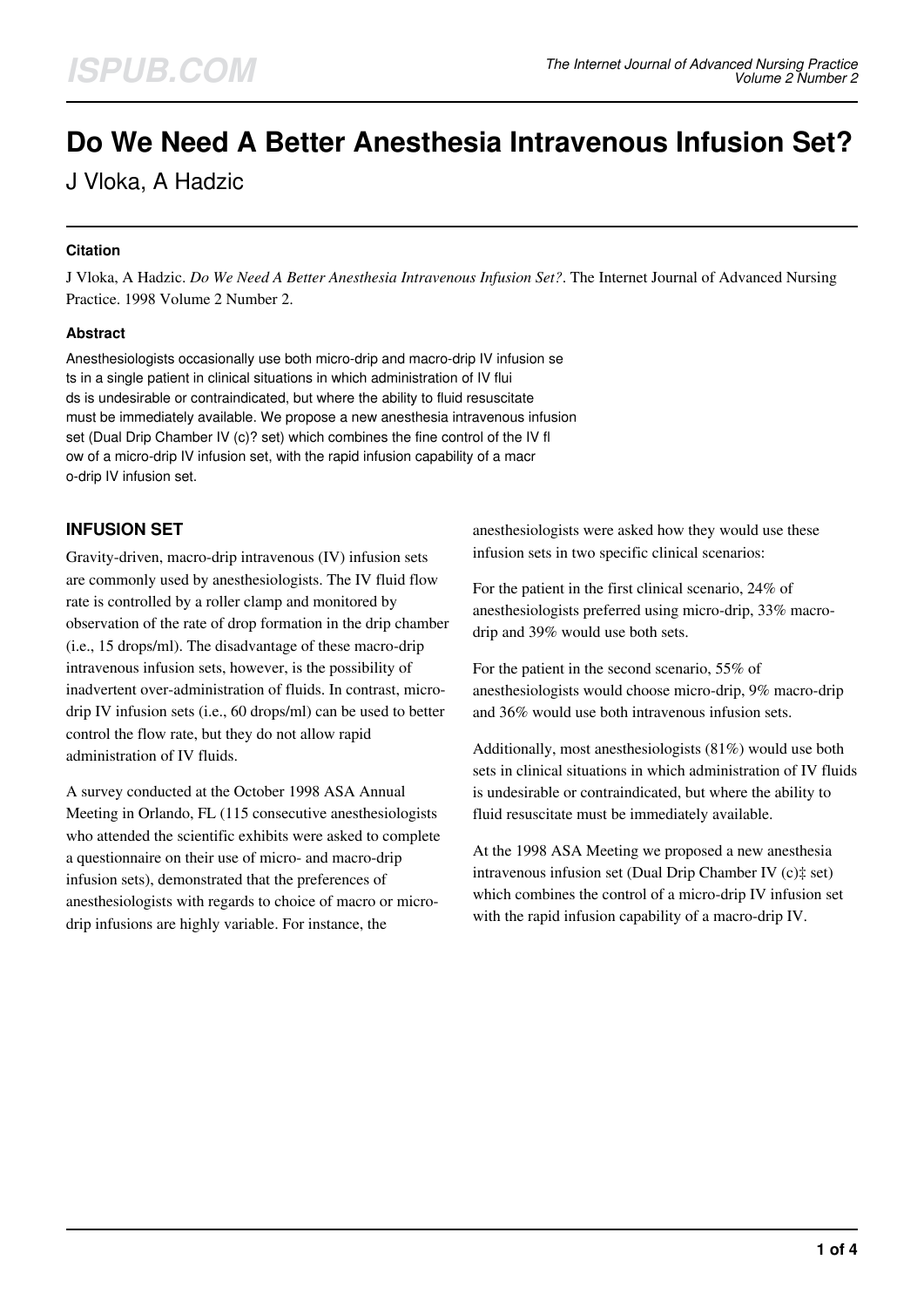# **Figure 1**

Figure 1: AnesFlow - Dual Drip Infusion(c) IV set



The flow through the Micro-drip path (60 drops/ml) (a) is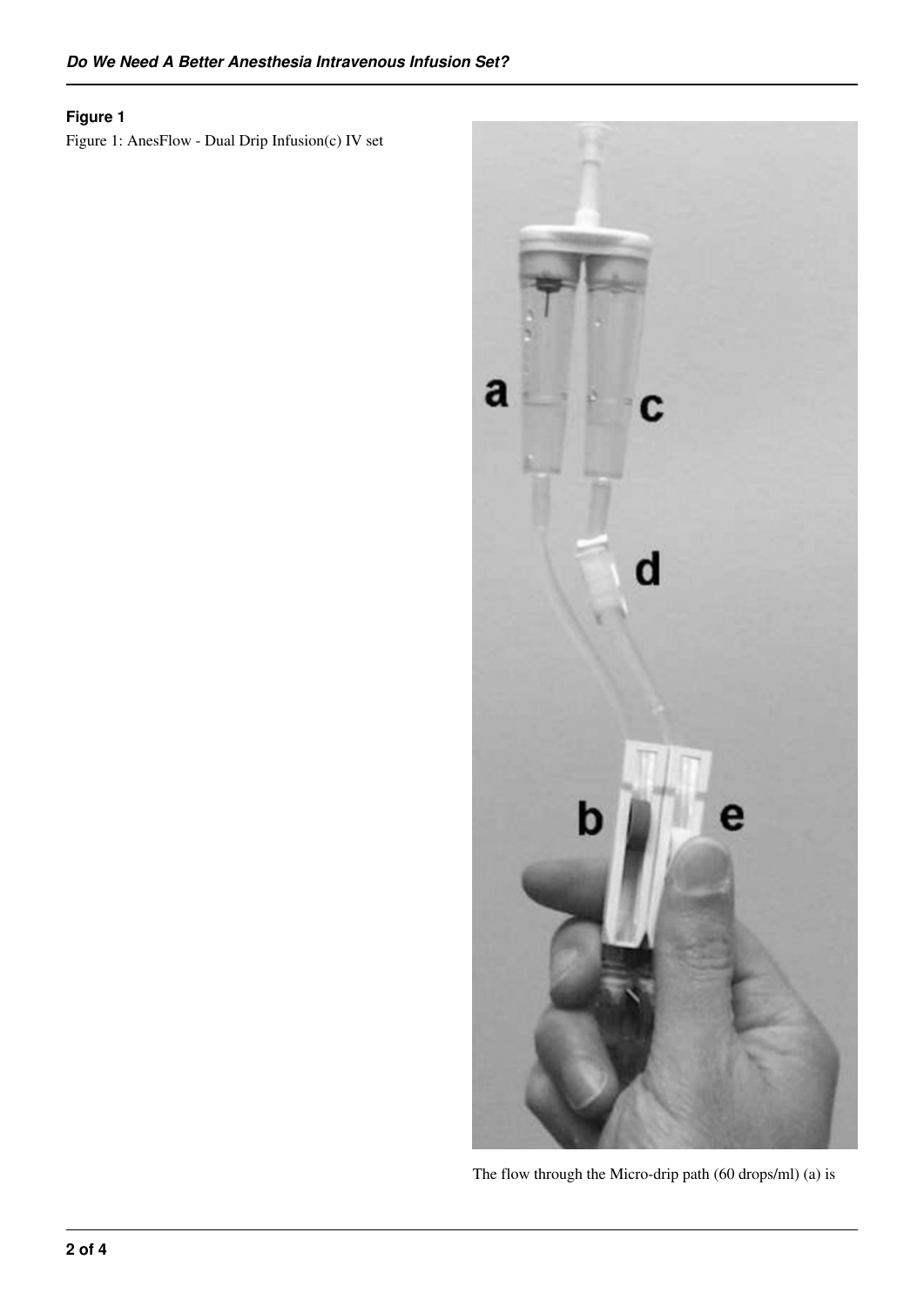adjusted to a desired rate using a roller clamp (b). When higher flow rates or fluid boluses are required, the flow through the macro-drip chamber (c) is activated by releasing the control clamp (d) and adjusting the roller clamp in the micro-drip path (e). ‡ Patent pending

In the same questionnaire we asked the anesthesiologists to also rate possible advantages of this new IV infusion set. For both patient-examples, at least 80% of the anesthesiologists

felt that the Dual Drip Chamber IV(c) set offered advantages over both the micro- and macro-drip IV infusion sets. Most anesthesiologists were of the opinion that the new infusion set is

Based on these responses, we believe that the Dual Drip Chamber IV(c) set would be advantageous to both patients and anesthesiologists.

#### **References**